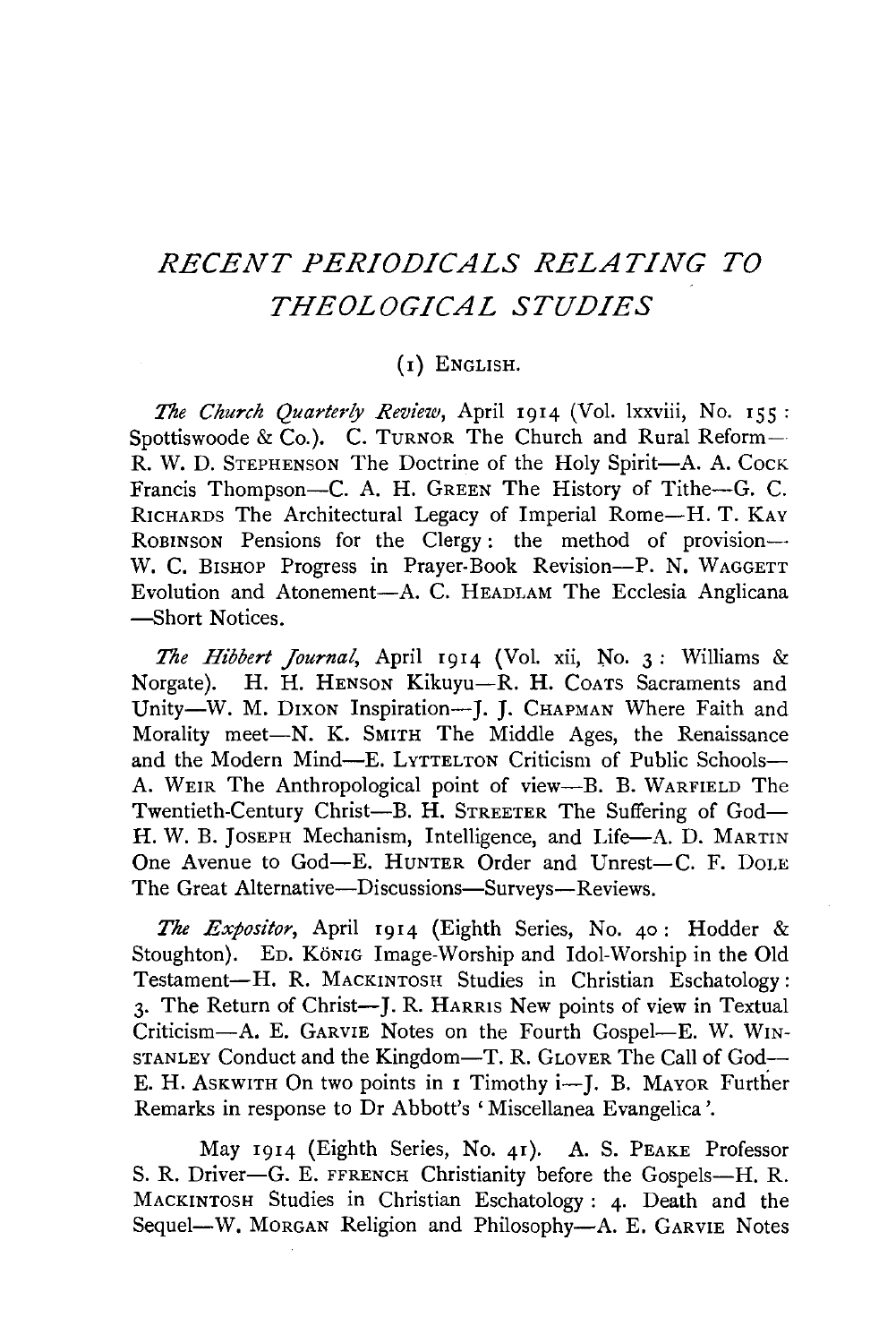on the Fourth Gospel: Events in Galilee-N. J. D. WHITE Not Peace, but a Sword-T. H. WEIR Some fresh notes on the Text of the Old Testament.

June 1914 (Eighth Series, No. 42). K. LAKE The Critical Problems of the Epistle to the Philippians-J. H. BERNARD The Example of Christ in Prayer-B. W. BACON 'Thankworthy' Goodness -T.V. MooRE The Tower-Builder and the King; a suggested exposition of Luke xiv 25-35-H. R. MACKINTOSH Studies in Christian Eschatology: 5. Immortality-E. H. ASKWITH The Parable of the Prodigal Son-A. E. GARVIE Notes on the Fourth Gospel: Sabbath Cure at Bethesda; Controversy at Feast of Tabernacles; Controversy at Feast of Dedication.

#### (2) AMERICAN.

*The American Journal of Theology,* April 1914 (Vol. xviii, No. 2: Chicago University Press). G. A. CoE The Origin and Nature of children's Faith in God-K. BoRNHAUSEN The present status of Liberal Theology in Germany-L. B. PATON Canaanite influence on the Religion of Israel-E. F. SCOTT The Significance of Jesus for modern religion in view of His Eschatological Teaching-D. E. THOMAS The psychological approach to Prophecy-D. DRAKE Widening the Church's Invitation—Critical Notes—Recent theological literature-Periodical literature-Books received.

*The Princeton Theological Review, April 1914 (Vol. xii, No. 2:* Princeton University Press). B. B. W ARFIELD Jesus' alleged Confession of Sin-0. T. ALLIS Assyriological Research during the past decade-Reviews of recent literature.

#### (3) FRENCH AND BELGIAN.

*Revue Benedictine,* April 1914 (Vol. xxxi, No. 2: Abbaye de Maredsous). G. MORIN I Les *Tractatus S. Augustini* du ms. 4096 de W olfenbuttel : II Pour une future edition des opuscules de Quodvultdeus, évêque de Carthage au v<sup>e</sup> siècle-A. WILMART Une version Iatine inédite de la vie de saint Antoine-G. MORIN I Hégésippe en rimes latines : II A propos des preliminaires de B. Krusch a la *Vita*  Corbiniani-Comptes rendus-Notes bibliographiques-U. BERLIÈRE Bulletin d'histoire benedictine.

*Revue* d' *Histoire Ecclesiastique,* January 1914 (Vol. xv, No. 1: Louvain, 40 Rue de Namur). L. GouGAUD La danse dans les eglises (a *suivre)*  -C. CALLEWAERT Le carême primitif dans la liturgie mozarabe-P. MANDONNET La crise scolaire au début du xIII<sup>e</sup> siècle et la fondation de l'ordre des Frères-Prêcheurs-CH. MŒLLER Les bûchers et les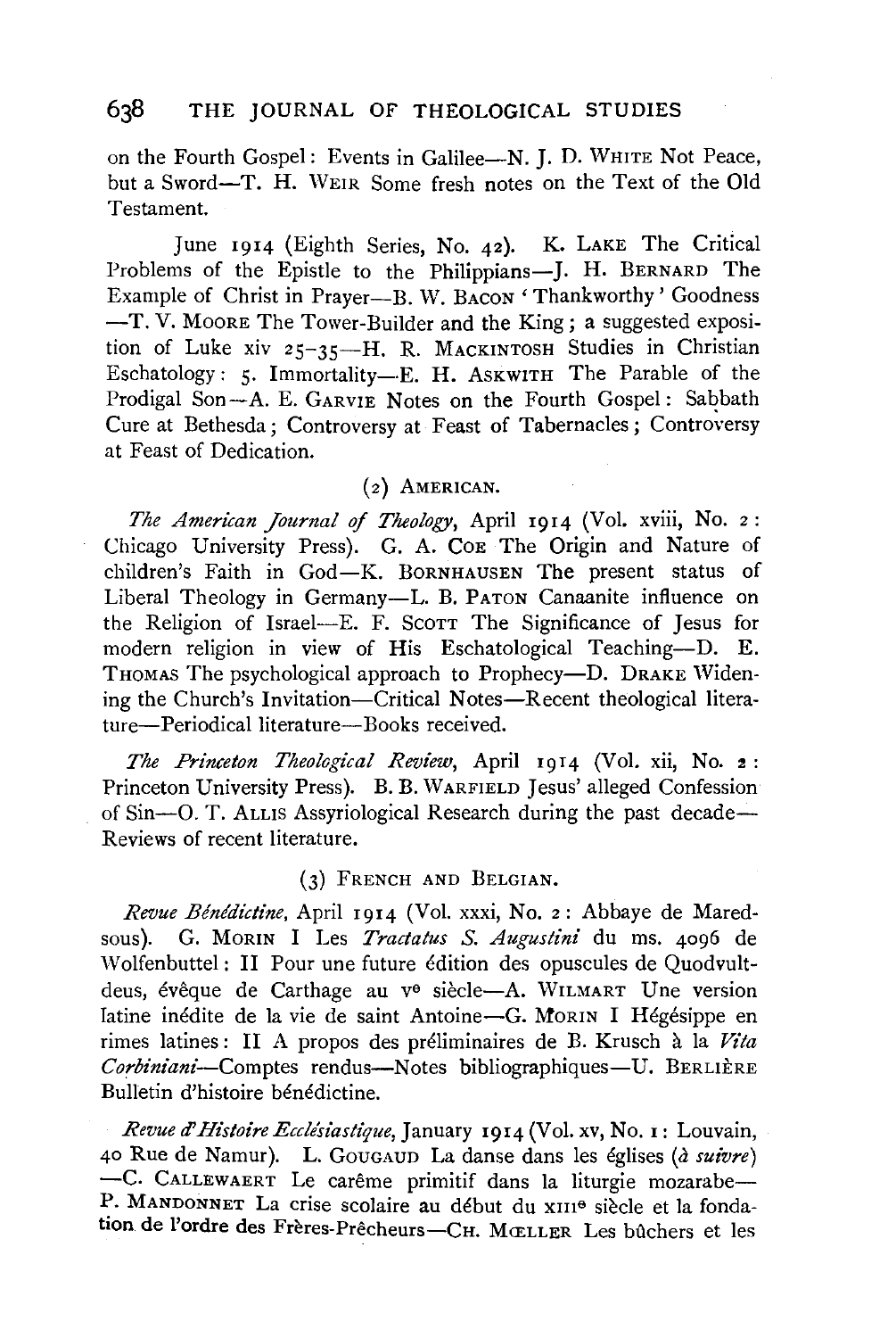## PERIODICALS RELATING TO THEOLOGICAL STUDIES 639

.auto-da-fe de l'inquisition depuis le moyen age *(suite et* fin)-Comptes rendus-Chronique-Bibliographie.

*Revue de l'Orient Chretien*, January 1914 (N. S., Vol. ix, No. 1 Paris, 20 Rue du Regard). M. CHAÎNE Catalogue des manuscrits ethiopiens des bibliotheques et musees de Paris, des departements et de collections privées-S. GRÉBAUT Les manuscrits éthiopiens de M. E. Delorme *(suite)-P.* DIE Une mission en Orient sous le Pontificat de Pie IV—F. NAU La version syriaque de l'histoire de Jean le Petit ( $fn$ )— L. DELAPORTE Quelques textes coptes de la Bibliotheque nationale de Paris sur les XXIV vieillards de l'Apocalypse (suite) - J. BABAKHAN Essai de vulgarisation des 'Homelies metriques' de Jacques de Saroug (suite) - E. PORCHER La première homélie cathédrale de Sévère d'Antioche (texte copte et traduction)—A. PÉRIER Lettre de Pisuntios, eveque de Qeft, a ses fideles-Melanges : I s. GREBAUT Les miracles du saint enfant Cyriaque : II s. GREBAUT Dix proverbes ethiopiens : Ill F. NAu Note sur le manuscrit du British Museum or. 1300 (Hexaméron d'Emmanuel bar Schahharé): IV Une lettre de Théophile, patriarche d'Alexandrie, d'après la légende de Sérapion le Sindonite: V Note sur la date et la vie de Cheikh 'Adi, chef des Yézidis-Bibliographie.

*Analecta Bollandiana,* April 1914 (Vol. xxxiii, No. 2: Brussels, 20 Boulevard de Saint-Michel). C. PLUMMER Vie et Miracles de S. Laurent, archevêque de Dublin-F. VAN ORTROY Le pape saint Pie V -Bulletin des publications hagiographiques-Appendice: U. CHEVALIER *Repertorium hymnologicum:* addenda et corrigenda, fol. 15-16 (pp. 225-  $256$ ).

*Revue d'Histoire et de Littérature Religieuses, March-April 1914* (N. S., Vol. v, No. 2: Paris, *6z* Rue des Ecoles). E.-CH. BABUT Saint Julien de Brioude-R. Lawson L'homélie dite de Léon IV-A. Loisv L'Evangile de Paul-Chronique bibliographique: II Psychologie de la religion *(suite)* : III Histoire des religions : Ouvrages généraux.

May-June 1914 (N. S., Vol. v, No. 3). A. LOISY L'initiation chrétienne-L. COULANGE Le Christ Dieu-A. LOISY La cosmogonie des Arunta-Chronique bibliographique: III Histoire des religions: Ouvrages generaux *(suite).* '

# (4) GERMAN.

Zeitschrift für die neutestamentliche Wissenschaft und die Kunde des *Urchristentums,* May 1914 (Vol. xv, No. 2: Giessen, A. Topelmann). J. R. HARRIS On the name 'Son of God' in Northern Syria-P. CoRSSEN Die Zeugnisse des Tacitus und Pseudo-Josephus iiber